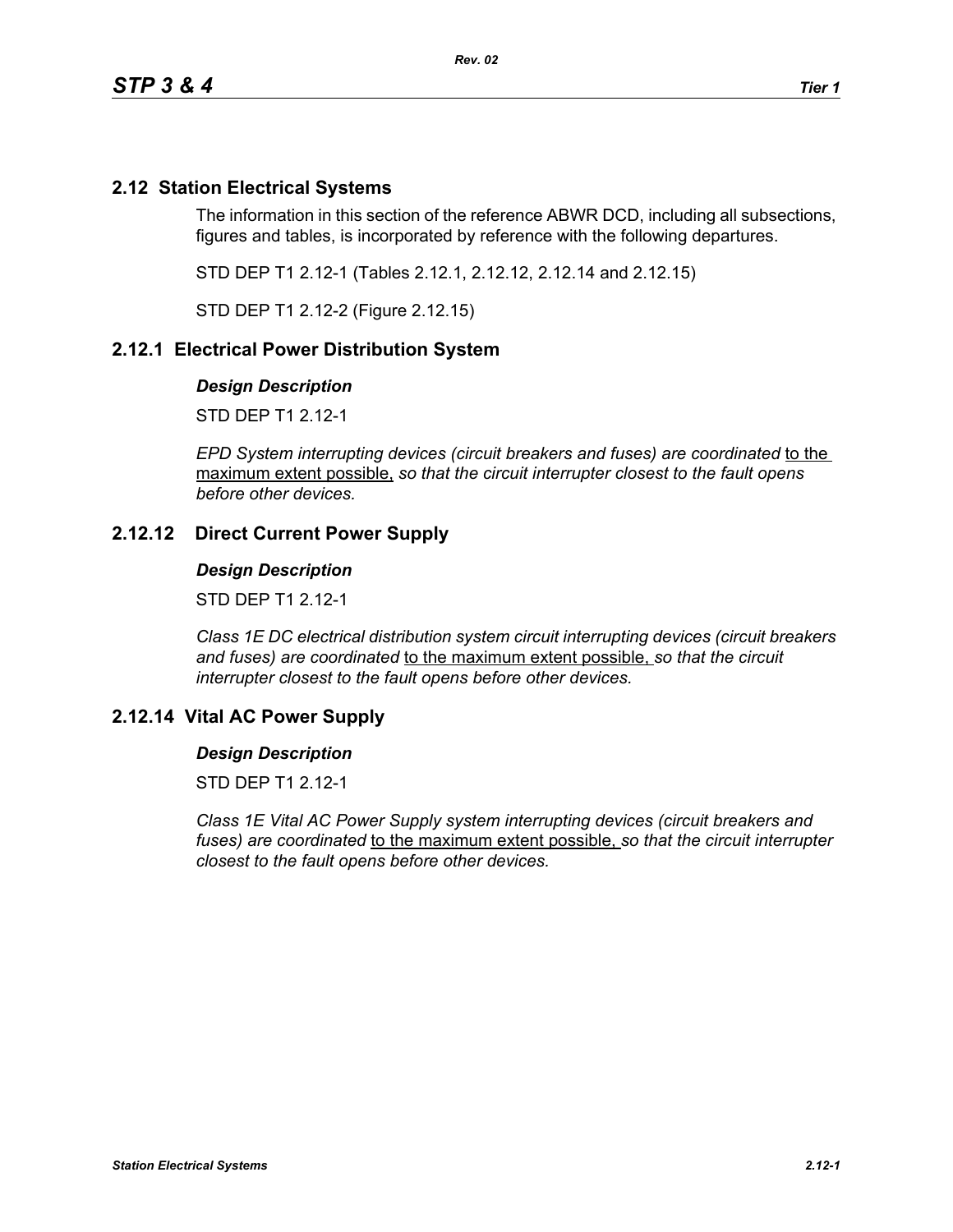# **2.12.15 Instrument and Control Power Supply**

## *Design Description*

STD DEP T1 2.12-2

*The Class 1E Instrument and Control Power Supply consists of three* four *divisions (Division I, II, and III,* and IV*) of interruptible power supplies with their respective distribution panels. Each Class 1E power supply provides interruptible, regulated AC power to Class 1E circuits which do not require continuity of power during a loss of preferred power (LOPP).*

STD DEP T1 2.12-1

*Class 1E Instrument and Control Power Supply system interrupting devices (circuit breakers and fuses) are coordinated* to the maximum extent possible, *so that the circuit interrupter closest to the fault opens before other devices.*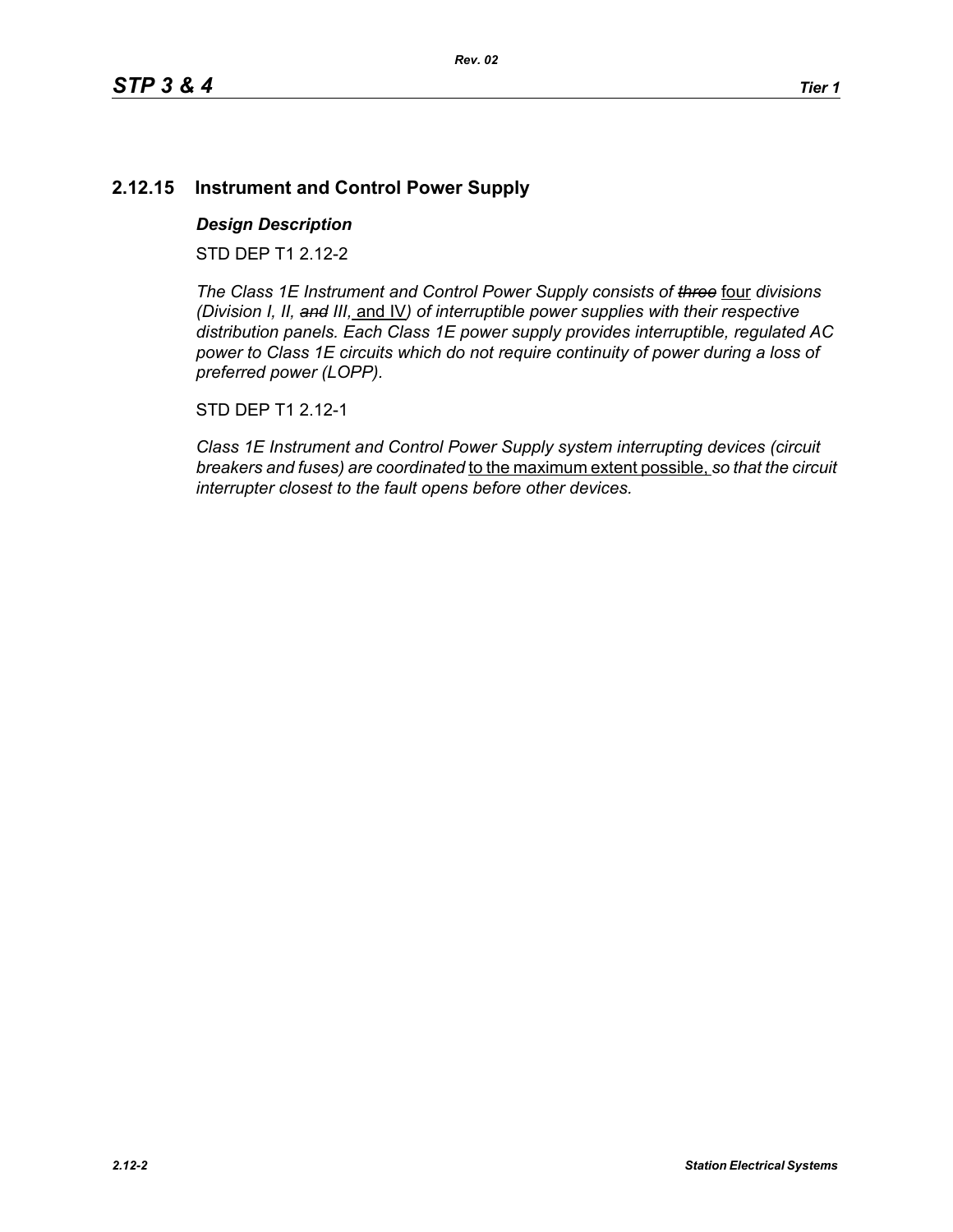| <b>Design Commitment</b>                                                                                                                                                                                      | <b>Inspections, Tests, Analyses and Acceptance Criteria</b><br><b>Inspections, Tests, Analyses</b>                                                             | <b>Acceptance Criteria</b>                                                                                                                                                                                                                                                                           |
|---------------------------------------------------------------------------------------------------------------------------------------------------------------------------------------------------------------|----------------------------------------------------------------------------------------------------------------------------------------------------------------|------------------------------------------------------------------------------------------------------------------------------------------------------------------------------------------------------------------------------------------------------------------------------------------------------|
| 11. EPD System interrupting devices (circuit<br>breakers and fuses) are coordinated to the<br>maximum extent possible, so that the<br>circuit interrupter closest to the fault opens<br>before other devices. | 11. Analyses for the as-built EPD System to<br>determine circuit interrupting device<br>coordination will be performed.                                        | Analyses for the as-built EPD System exist<br>and conclude that, to the maximum<br>extent possible, the analyzed circuit<br>interrupter closest to the fault will open<br>before other devices.                                                                                                      |
| 22. The EPD System supplies an operating<br>voltage at the terminals of the Class 1E<br>utilization equipment that is within the<br>utilization equipment's voltage tolerance<br>limits.                      | 22.<br>a. Analyses for the as-built EPD System<br>to determine voltage drops will be<br>performed.                                                             | 22.<br>a. Analyses for the as-built EPD System<br>exist and conclude that the analyzed<br>operating voltage supplied at the<br>terminals of the Class 1E utilization<br>equipment is within the utilization<br>equipment's voltage tolerance limits,<br>as determined by their nameplate<br>ratings. |
|                                                                                                                                                                                                               | <del>Tests of the as-built Class 1E EPD</del><br>b.<br>System will be conducted by operating<br>connected Class 1E loads at their<br>analyzed minimum voltage. | b. Connected Class 1E loads operate at<br>their analyzed minimum voltage, as-<br>determined by the voltage drop-<br>analyses.                                                                                                                                                                        |
|                                                                                                                                                                                                               | b. Type tests at manufacturer's shop<br>will be performed for the operating<br>voltage range of the Class 1E<br>electrical equipment.                          | b. Manufacturer's type test reports<br>exist and conclude that the<br>operating range is within the tested<br>voltage range for the Class 1E<br>electrical equipment.                                                                                                                                |
|                                                                                                                                                                                                               | c. System preoperational and Startup<br>tests will be conducted of the as-<br>built Class 1E EPD System.                                                       | c. The test voltages from<br>preoperational test reports are<br>compared against system voltage<br>analysis of the as-built Class 1E<br>EPD system. The results of<br>comparison conclude that the<br>available voltage is within the<br>operating range for the as-installed<br>equipment.          |

*STP 3 & 4*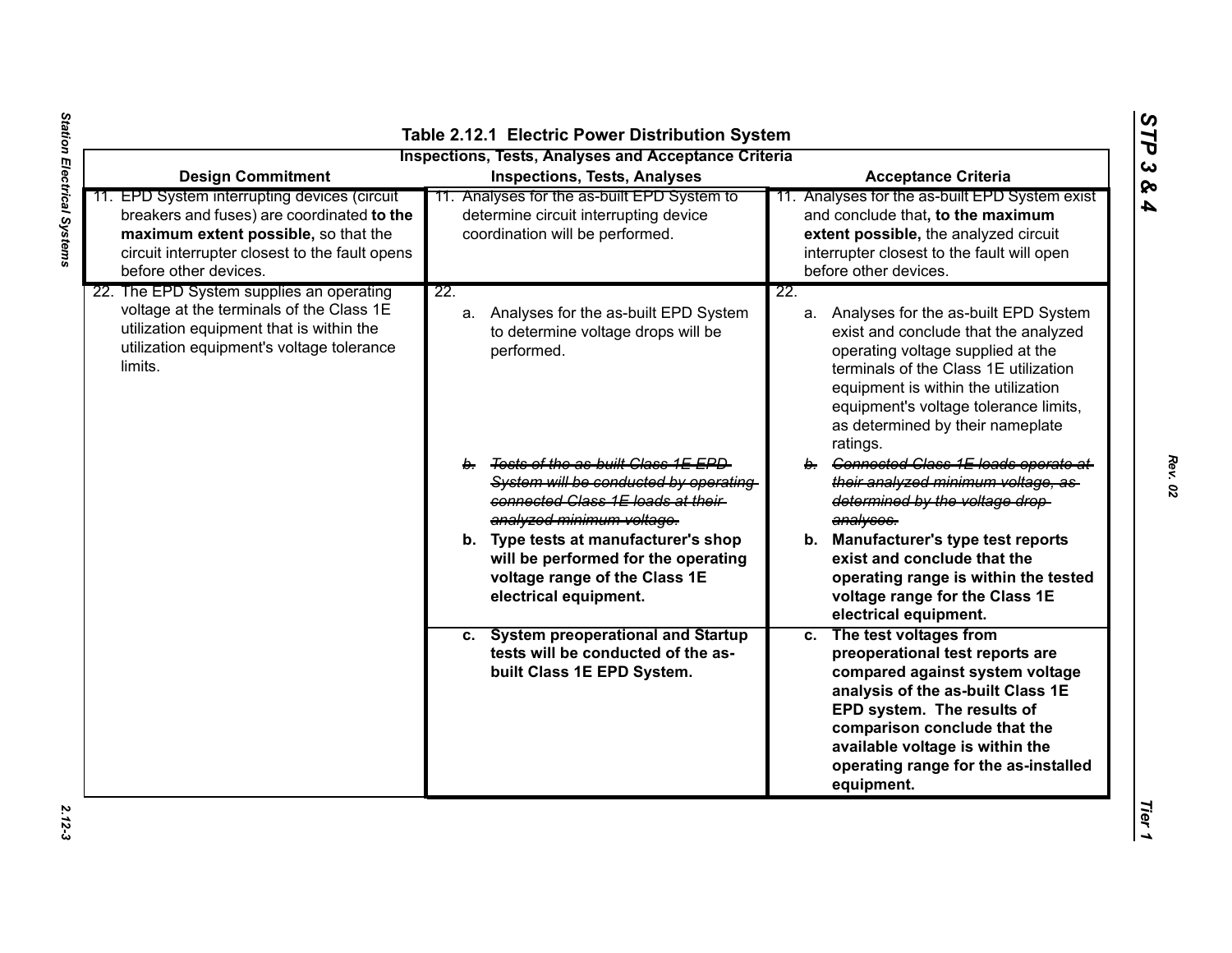| tance Criteria      |  |
|---------------------|--|
| ne as-built Class 1 |  |

|                                                                                                                                                                                                                                                            | Table 2.12.12 Direct Current Power Supply                                                                                                                 |                                                                                                                                                                                                                                                                       |
|------------------------------------------------------------------------------------------------------------------------------------------------------------------------------------------------------------------------------------------------------------|-----------------------------------------------------------------------------------------------------------------------------------------------------------|-----------------------------------------------------------------------------------------------------------------------------------------------------------------------------------------------------------------------------------------------------------------------|
|                                                                                                                                                                                                                                                            | <b>Inspections, Tests, Analyses and Acceptance Criteria</b>                                                                                               |                                                                                                                                                                                                                                                                       |
| <b>Design Commitment</b>                                                                                                                                                                                                                                   | <b>Inspections, Tests, Analyses</b>                                                                                                                       | <b>Acceptance Criteria</b>                                                                                                                                                                                                                                            |
| Class 1E DC electrical distribution<br>8.<br>system circuit interrupting devices (circuit<br>breakers and fuses) are coordinated to<br>the maximum extent possible, so that<br>the circuit interrupter closest to the fault<br>opens before other devices. | 8. Analyses for the as-built Class 1E DC<br>electrical distribution system to<br>determine circuit interrupting device<br>coordination will be performed. | Analyses for the as-built Class 1E DC<br>8.<br>electrical distribution system circuit<br>interrupting devices exist and conclude<br>that, to the maximum extent possible,<br>the analyzed circuit interrupter closest to<br>the fault will open before other devices. |
|                                                                                                                                                                                                                                                            |                                                                                                                                                           |                                                                                                                                                                                                                                                                       |
|                                                                                                                                                                                                                                                            |                                                                                                                                                           |                                                                                                                                                                                                                                                                       |
|                                                                                                                                                                                                                                                            |                                                                                                                                                           |                                                                                                                                                                                                                                                                       |
|                                                                                                                                                                                                                                                            |                                                                                                                                                           |                                                                                                                                                                                                                                                                       |
|                                                                                                                                                                                                                                                            |                                                                                                                                                           |                                                                                                                                                                                                                                                                       |
|                                                                                                                                                                                                                                                            |                                                                                                                                                           |                                                                                                                                                                                                                                                                       |
|                                                                                                                                                                                                                                                            |                                                                                                                                                           |                                                                                                                                                                                                                                                                       |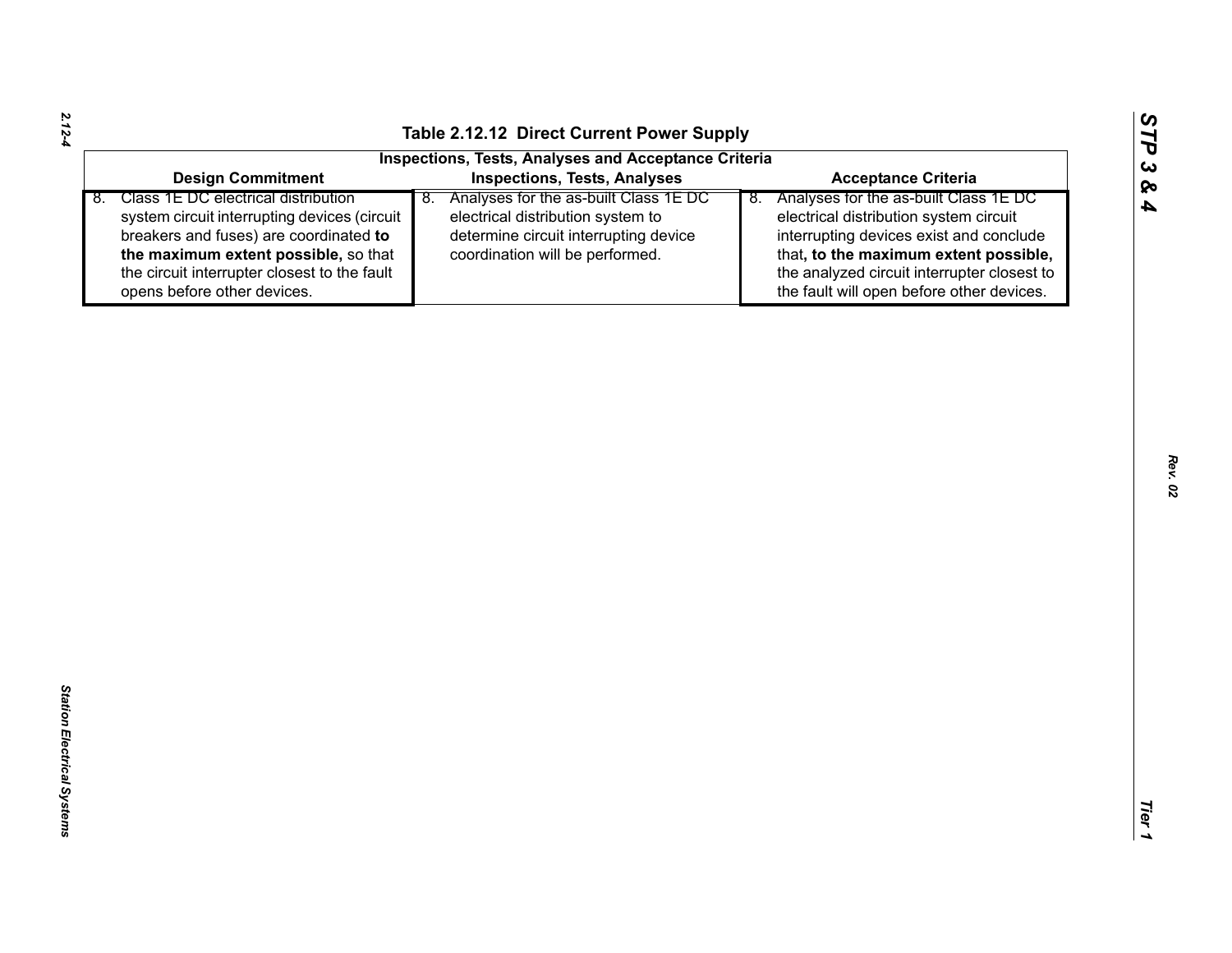| <b>Design Commitment</b>                                                                                                                                                  | <b>Inspections, Tests, Analyses and Acceptance Criteria</b><br><b>Inspections, Tests, Analyses</b>                                                                                                                                                           | <b>Acceptance Criteria</b>                                                                                                                                                                                                                                                                                                       |
|---------------------------------------------------------------------------------------------------------------------------------------------------------------------------|--------------------------------------------------------------------------------------------------------------------------------------------------------------------------------------------------------------------------------------------------------------|----------------------------------------------------------------------------------------------------------------------------------------------------------------------------------------------------------------------------------------------------------------------------------------------------------------------------------|
| The Class 1E DC electrical distribution                                                                                                                                   | 11.                                                                                                                                                                                                                                                          | 11.                                                                                                                                                                                                                                                                                                                              |
| system supplies an operating voltage at<br>the terminals of the Class 1E utilization<br>equipment that is within the utilization<br>equipment's voltage tolerance limits. | a. Analyses for the as-built Class 1E<br>DC electrical distribution system to<br>determine system voltage drops will<br>be performed.                                                                                                                        | a. Analyses for the as-built Class 1E<br>DC electrical distribution system<br>exist and conclude that the analyzed<br>operating voltage supplied at the<br>terminals of the Class 1E utilization<br>equipment is within the utilization<br>equipment's voltage tolerance limits,<br>as determined by their nameplate<br>ratings. |
|                                                                                                                                                                           | b. Tests of the as-built Class 1E DC<br>system will be conducted by<br>operating connected Class 1E loads<br>at less than or equal to the minimum-<br>allowable battery voltage and at-<br>greater than or equal to the<br>maximum battery charging voltage. | b. Connected as-built Class 1E loads<br>operate at less than or equal to the<br>minimum allowable battery voltage<br>and at greater than or equal to the<br>maximum battery charging voltage.                                                                                                                                    |
|                                                                                                                                                                           | b. Type tests at manufacturer's shop<br>will be performed for the<br>operating voltage range of the<br>Class 1E DC electrical equipment.                                                                                                                     | <b>Manufacturer's type test reports</b><br>b.<br>exist and conclude that the<br>operating range is within the<br>tested voltage range for the Class<br>1E DC electrical equipment.                                                                                                                                               |
|                                                                                                                                                                           | c. System preoperational tests will<br>be conducted on the as-built<br>Class 1E DC system.                                                                                                                                                                   | c. The test voltages from<br>preoperational test reports are<br>compared against system voltage<br>analysis of the as-built Class 1E<br>EPD system. The results of<br>comparison conclude that the<br>available voltage is within the<br>operating range for the as-<br>installed DC equipment.                                  |

*STP 3 & 4*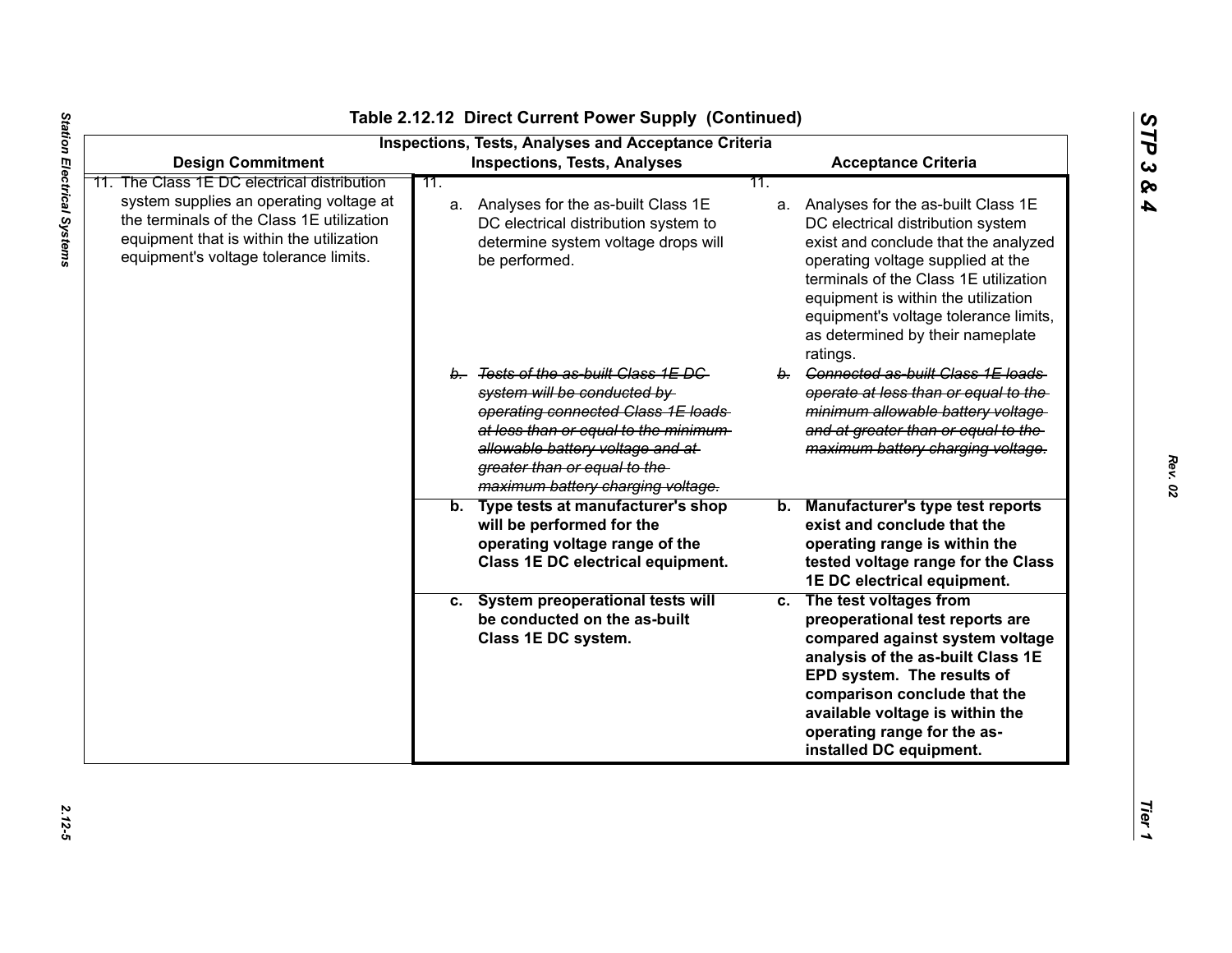| ပာ<br>⊣<br>J |
|--------------|
| L,           |
| დ            |
| 4            |
|              |
|              |

|                                                                                                                                                                                                                                             | <b>Inspections, Tests, Analyses and Acceptance Criteria</b>                                                                                  |                                                                                                                                                                                                                                                                                                             |
|---------------------------------------------------------------------------------------------------------------------------------------------------------------------------------------------------------------------------------------------|----------------------------------------------------------------------------------------------------------------------------------------------|-------------------------------------------------------------------------------------------------------------------------------------------------------------------------------------------------------------------------------------------------------------------------------------------------------------|
| <b>Design Commitment</b>                                                                                                                                                                                                                    | <b>Inspections, Tests, Analyses</b>                                                                                                          | <b>Acceptance Criteria</b>                                                                                                                                                                                                                                                                                  |
| 10. Class 1E Vital AC Power Supply system<br>interrupting devices (circuit breakers and<br>fuses) are coordinated to the maximum<br>extent possible, so that the circuit<br>interrupter closest to the fault opens<br>before other devices. | 10. Analyses for the as-built Class 1E<br>distribution system to determine circuit<br>interrupting device coordination will be<br>performed. | 10. Analyses for the as-built Class 1E Vital<br>AC Power Supply system circuit<br>interrupting devices (circuit breakers and<br>fuses) coordination exist and conclude<br>that, to the maximum extent possible,<br>the analyzed circuit interrupter closest to<br>the fault will open before other devices. |
|                                                                                                                                                                                                                                             |                                                                                                                                              |                                                                                                                                                                                                                                                                                                             |

*2.12-6*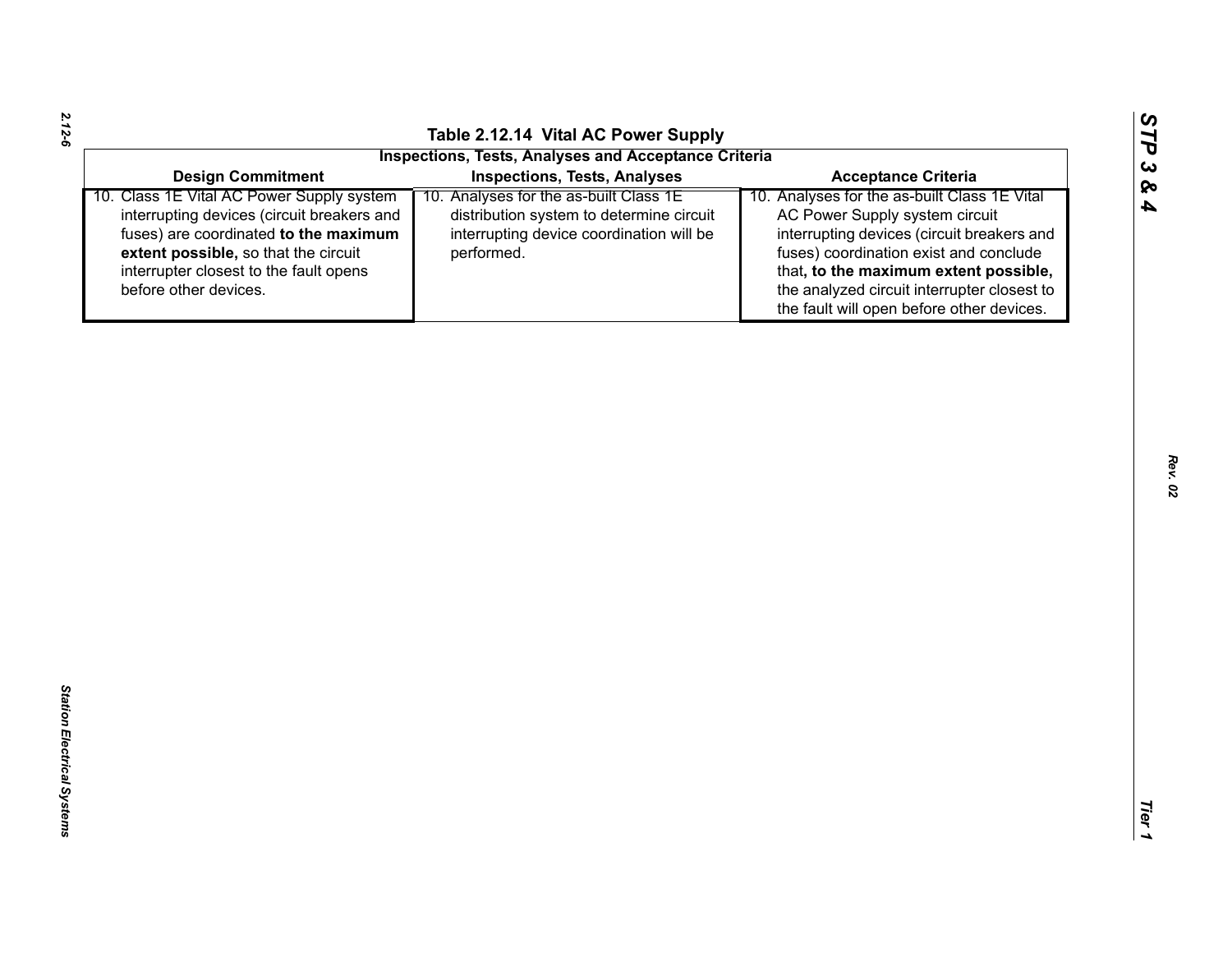| <b>Design Commitment</b><br><b>Inspections, Tests, Analyses</b><br><b>Acceptance Criteria</b><br>Class 1E Instrument and Control Power<br>$\overline{9}$ .<br>9. Analyses for the as-built Class 1E<br>Analyses for the as-built Class 1E<br>9.<br>Instrument and Control Power Supply<br>Supply system interrupting devices (circuit<br>distribution system to determine circuit<br>breakers and fuses) are coordinated to the<br>interrupting device coordination will be<br>system circuit interrupting devices (circuit<br>breakers and fuses) coordination exist and<br>maximum extent possible, so that the<br>performed. |
|---------------------------------------------------------------------------------------------------------------------------------------------------------------------------------------------------------------------------------------------------------------------------------------------------------------------------------------------------------------------------------------------------------------------------------------------------------------------------------------------------------------------------------------------------------------------------------------------------------------------------------|
|                                                                                                                                                                                                                                                                                                                                                                                                                                                                                                                                                                                                                                 |
| circuit interrupter closest the fault opens<br>conclude that, to the maximum extent<br>before other devices.<br>possible, the analyzed circuit interrupter<br>closest to the fault will open before other<br>devices.                                                                                                                                                                                                                                                                                                                                                                                                           |

*STP 3 & 4*